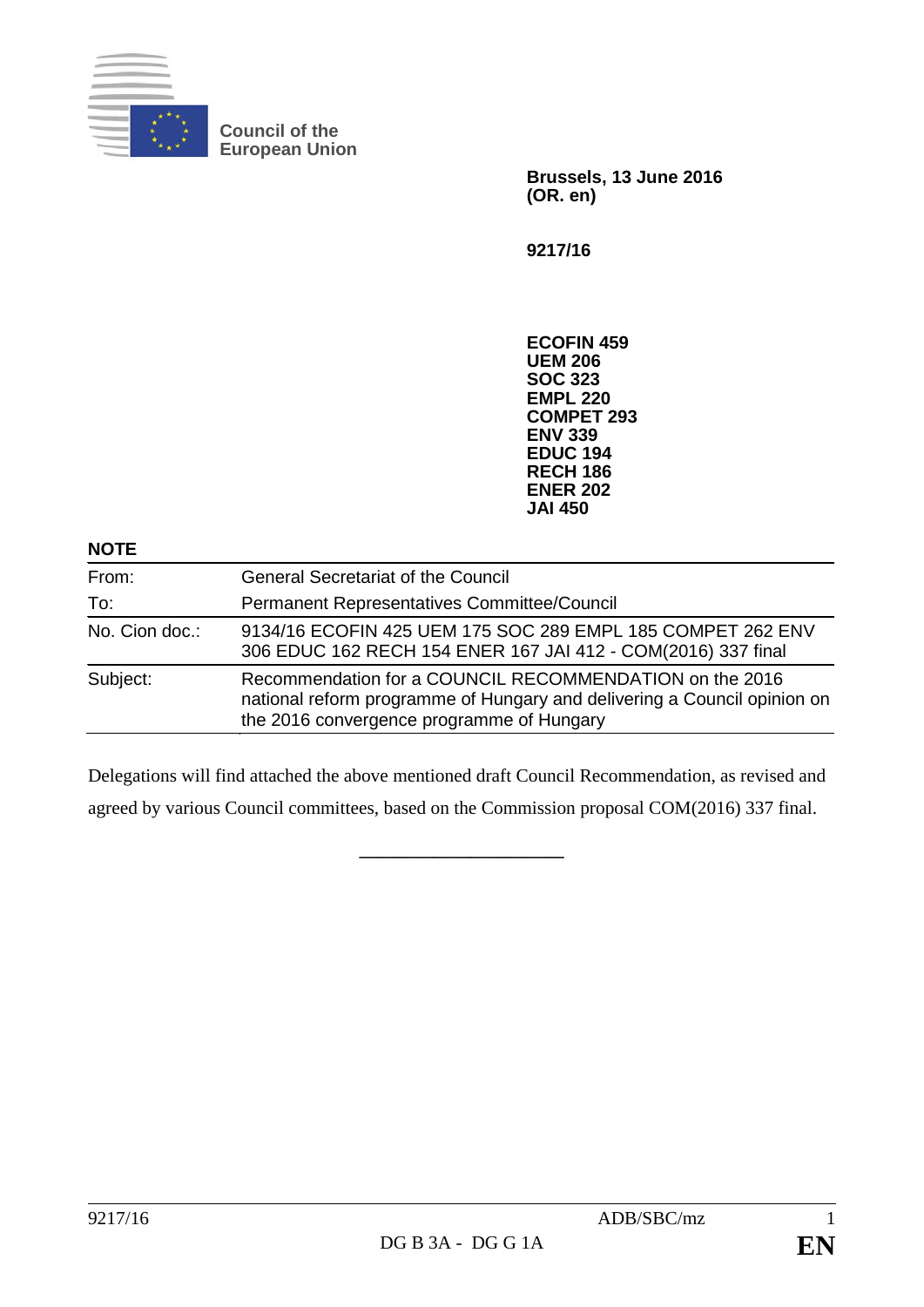### **COUNCIL RECOMMENDATION**

#### **of …**

# **on the 2016 National Reform Programme of Hungary and delivering a Council opinion on the 2016 Convergence Programme of Hungary**

# THE COUNCIL OF THE EUROPEAN UNION,

Having regard to the Treaty on the Functioning of the European Union, and in particular Articles 121(2) and 148(4) thereof,

Having regard to Council Regulation (EC) No 1466/97 of 7 July 1997 on the strengthening of the surveillance of budgetary positions and the surveillance and coordination of economic policies<sup>[1](#page-1-0)</sup>, and in particular Article 9(2) thereof,

Having regard to the recommendation of the European Commission,

Having regard to the resolutions of the European Parliament,

Having regard to the conclusions of the European Council,

Having regard to the opinion of the Employment Committee,

Having regard to the opinion of the Economic and Financial Committee,

Having regard to the opinion of the Social Protection Committee,

Having regard to the opinion of the Economic Policy Committee,

<span id="page-1-0"></span>**<sup>1</sup>** OJ L 209, 2.8.1997, p. 1.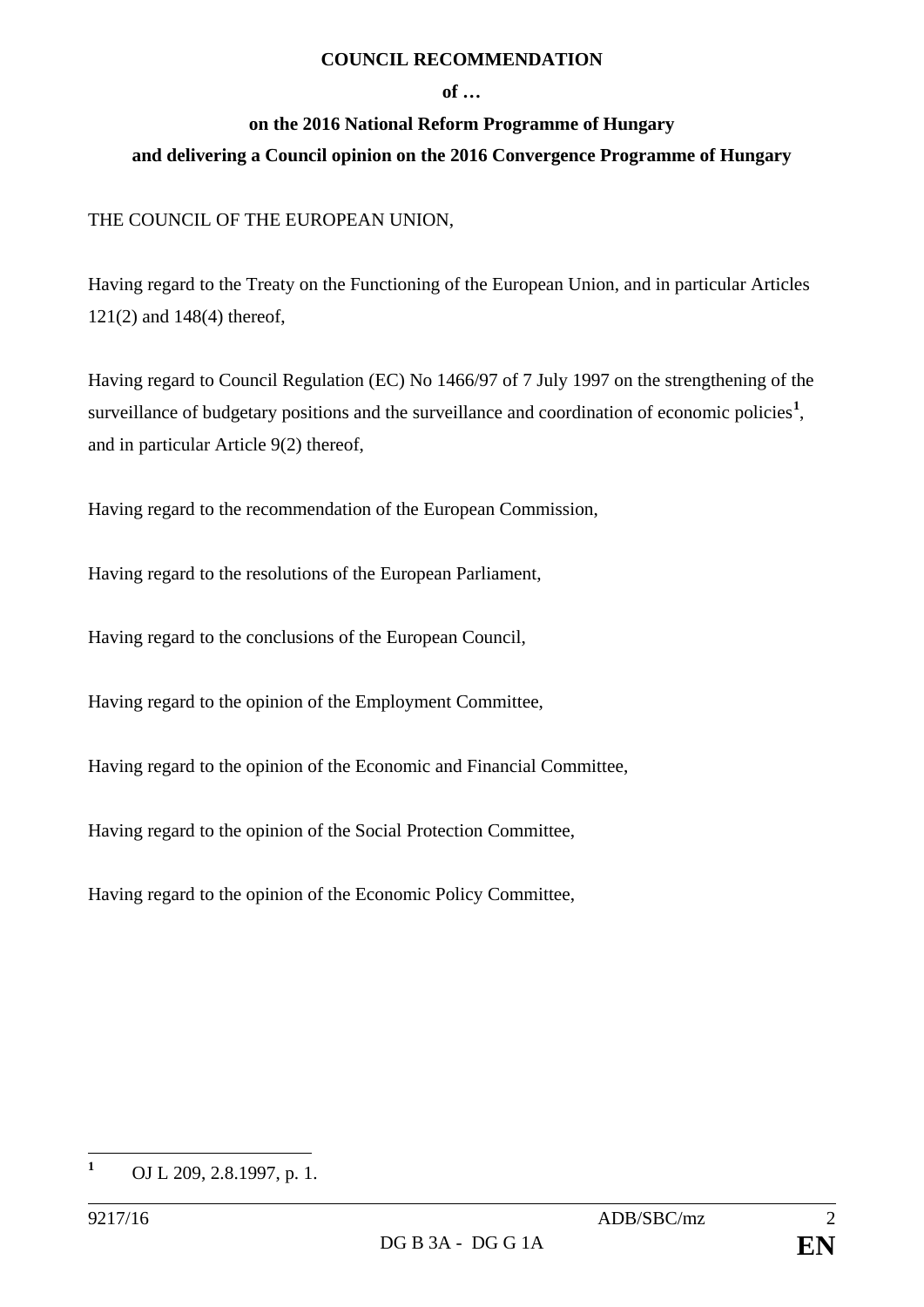Whereas:

- (1) On 26 November 2015, the Commission adopted the Annual Growth Survey, marking the start of the 2016 European Semester for economic policy coordination. The priorities of the Annual Growth Survey were endorsed by the European Council on 17-18 March 2016. On 26 November 2015, on the basis of Regulation (EU) No 1176/2011 of the European Parliament and of the Council<sup>[2](#page-2-0)</sup>, the Commission adopted the Alert Mechanism Report, in which it identified Hungary as one of the Member States for which an in-depth review would be carried out.
- (2) The 2016 country report for Hungary was published on 26 February 2016. It assessed Hungary's progress in addressing the country-specific recommendations adopted by the Council on 14 July 2015 and Hungary's progress towards its national Europe 2020 targets. It also included the in-depth review under Article 5 of Regulation (EU) No 1176/2011. On 8 March 2016, the Commission presented the results of the in-depth review. The Commission's analysis leads it to conclude that Hungary is experiencing no macroeconomic imbalances. In particular, although high external debt rollover needs and the share of non-performing loans remain a concern, risks linked to external and internal liabilities have been reduced.
- (3) On 29 April 2016, Hungary submitted its 2016 National Reform Programme and its 2016 Convergence Programme. In order to take account of their interlinkages, the two programmes have been assessed at the same time.

<span id="page-2-0"></span>**<sup>2</sup>** Regulation (EU) No 1176/2011 of the European Parliament and of the Council of 16 November 2011 on the prevention and correction of macroeconomic imbalances (OJ L 306, 23.11.2011, p. 25).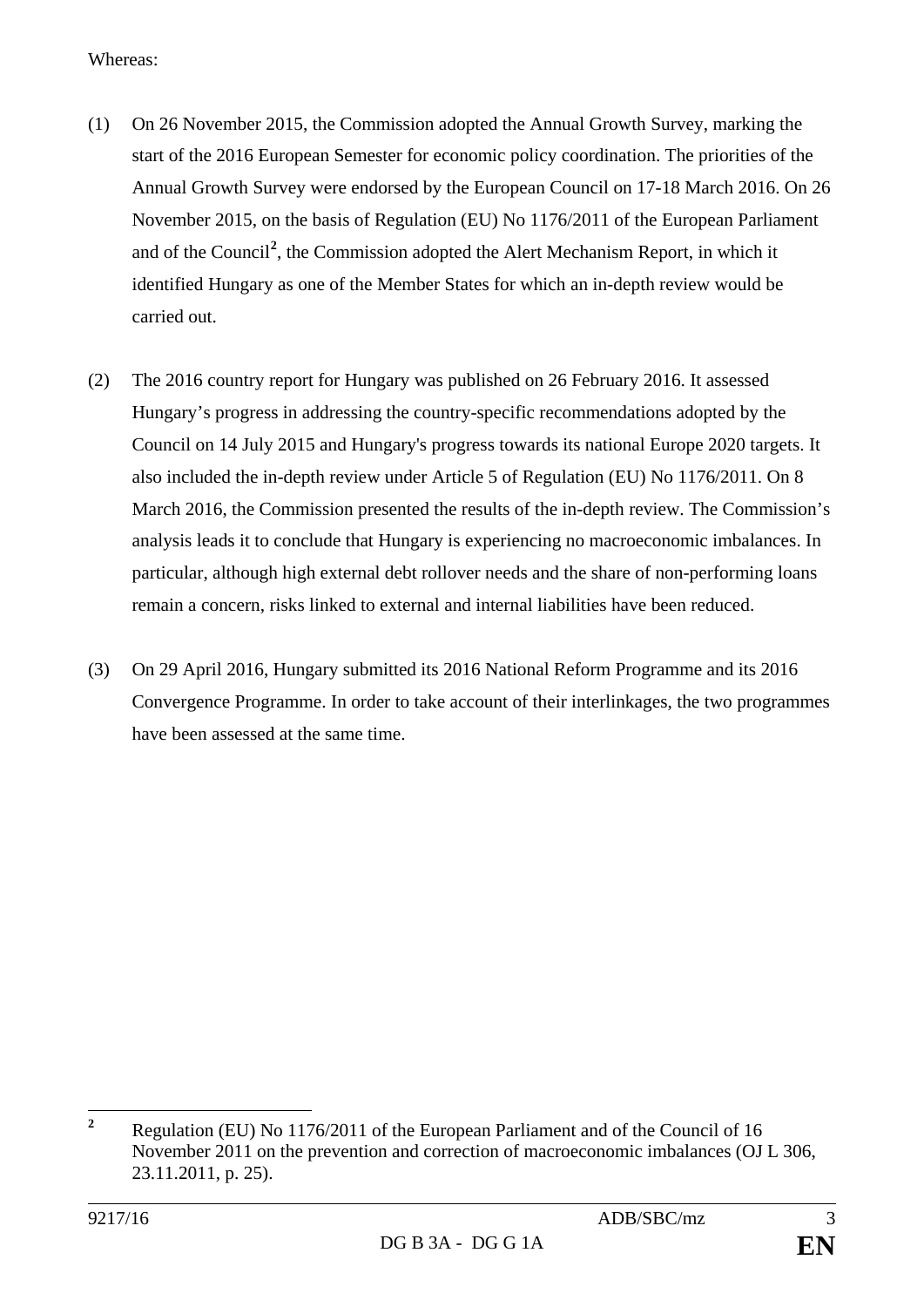- (4) Relevant country-specific recommendations have been addressed in the programming of the European Structural and Investment Funds for the 2014-2020 period. As foreseen in Article 23 of Regulation (EU) No 1303/2013 of the European Parliament and of the Council**[3](#page-3-0)** , where it is necessary to support the implementation of relevant Council recommendations, the Commission may request a Member State to review and propose amendments to its Partnership Agreement and relevant programmes. The Commission has provided further details on how it would make use of this provision in guidelines on the application of the measures linking the effectiveness of the European Structural and Investment Funds to sound economic governance.
- (5) The Convergence Programme indicates that the budgetary impact of the exceptional inflow of refugees is significant and an addendum of 6 May provides adequate evidence of the scope and nature of these additional budgetary costs. According to the Commission's assessment, the eligible additional expenditure amounted to 0,04 % of GDP in 2015 and currently no further incremental costs are expected in 2016. The provisions set out in Article 5(1) and Article 6(3) of Regulation (EC) No 1466/97 cater for this additional expenditure, in that the inflow of refugees is an exceptional event, its impact on Hungary`s public finances is significant and sustainability would not be compromised by allowing for a temporary deviation from the adjustment path towards the medium-term budgetary objective. Therefore, the required adjustment towards the medium-term budgetary objective for 2015 has been reduced to take into account these costs. Regarding 2016, a final assessment, including on the eligible amounts, will be made in spring 2017 on the basis of observed data as provided by Hungary's authorities.

<span id="page-3-0"></span>**<sup>3</sup>** Regulation (EU) No 1303/2013 of the European Parliament and of the Council of 17 December 2013 laying down common provisions on the European Regional Development Fund, the European Social Fund, the Cohesion Fund, the European Agricultural Fund for Rural Development and the European Maritime and Fisheries Fund and laying down general provisions on the European Regional Development Fund, the European Social Fund, the Cohesion Fund and the European Maritime and Fisheries Fund and repealing Council Regulation (EC) No 1083/2006 (OJ L 347, 20.12.2013, p. 320).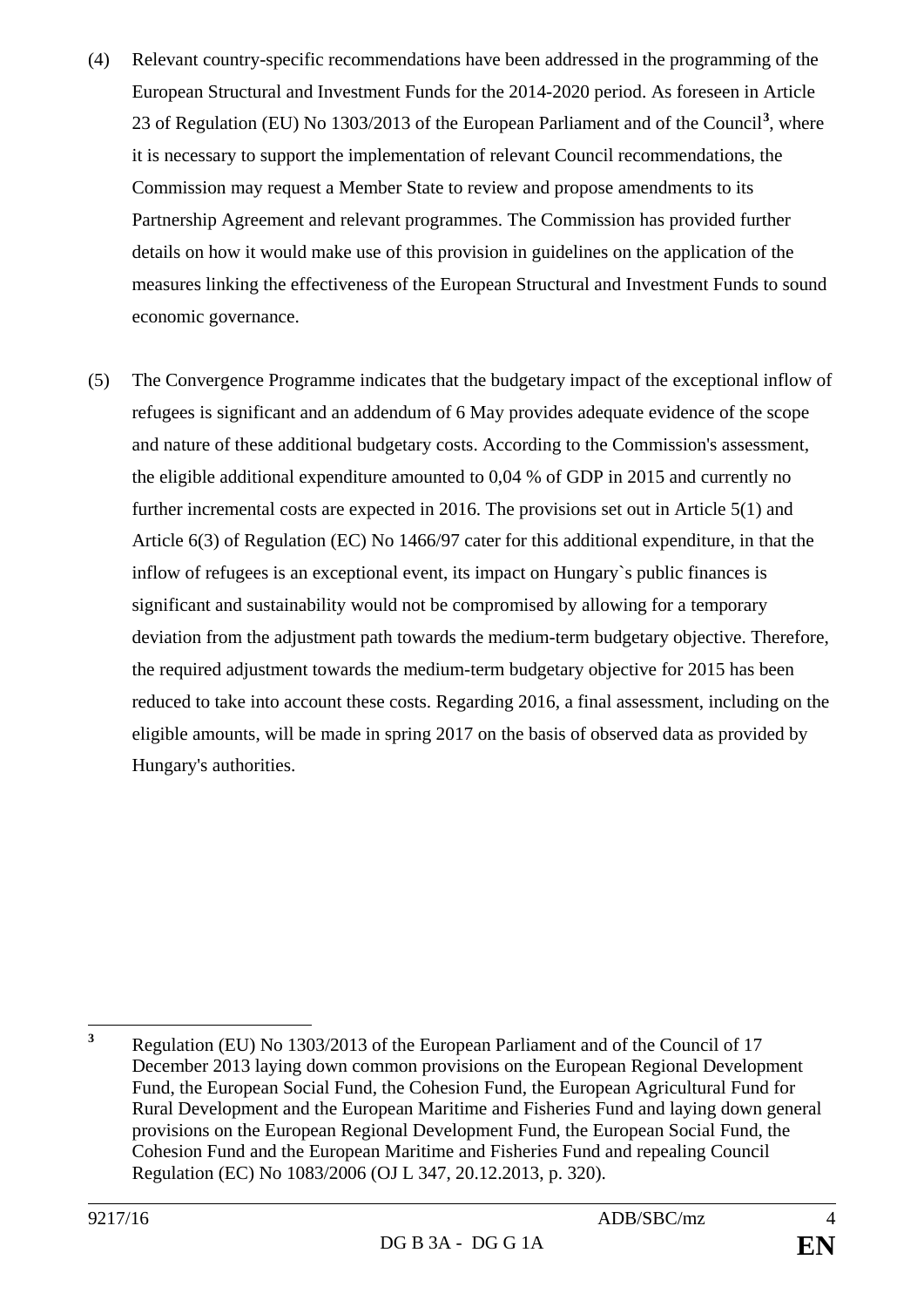- (6) Hungary is currently in the preventive arm of the Stability and Growth Pact and subject to the debt rule. In its 2016 Convergence Programme, the Government plans the headline deficit to increase to 2,4 % of GDP by 2017 and then to decrease gradually to 1,2 % by 2020. The Government plans a gradual improvement of the structural balance in order to reach its revised medium-term budgetary objective – a deficit of 1,5 % of GDP in structural terms – by 2019. However, the recalculated<sup>[4](#page-4-0)</sup> structural deficit would remain higher than the mediumterm budgetary objective. According to the Convergence Programme, the government debtto-GDP ratio is expected to decline gradually from 75,3 % in 2015 and to below 65% in 2020. The macroeconomic scenario underpinning these budgetary projections is broadly plausible until 2017 and becomes increasingly favourable thereafter. The measures needed to support the planned deficit targets from 2017 onwards have not been sufficiently specified, in particular for after 2017. Based on the Commission 2016 spring forecast, there is a high risk of a significant deviation from the required adjustment in 2016 as well as, under unchanged policies, in 2016 and 2017 taken together. At the same time, Hungary is forecast to comply with the debt reduction benchmark in 2016 and in 2017. Based on its assessment of the Convergence Programme and taking into account the Commission 2016 spring forecast, the Council is of the opinion that there is a risk that Hungary will not comply with the provisions of the Stability and Growth Pact. Therefore further measures will be needed in both years to ensure compliance.
- (7) Internal financial imbalances have been reduced and the banking system has become less vulnerable, but challenges remain. Considerable progress has been made in reducing private sector debt, previously mostly denominated in foreign currencies. Lending to households showed signs of recovery but a turnaround in corporate lending has yet to take place. The profitability of the banking sector has started to recover, helped by the improving economic environment and by a moderation in the previous policies towards taxes on banks. Nevertheless, banks remain cautious in their lending, even though they are well capitalised and highly liquid. The main remaining challenge for banks is to reduce the still high share of non-performing loans that hinder new lending and put pressure on profits. The contingent liability risks linked to the increased ownership of the state in the banking sector are still high.

<span id="page-4-0"></span><sup>&</sup>lt;sup>4</sup> The structural balance as recalculated by the Commission based on the information in the Convergence Programme, following the commonly agreed methodology.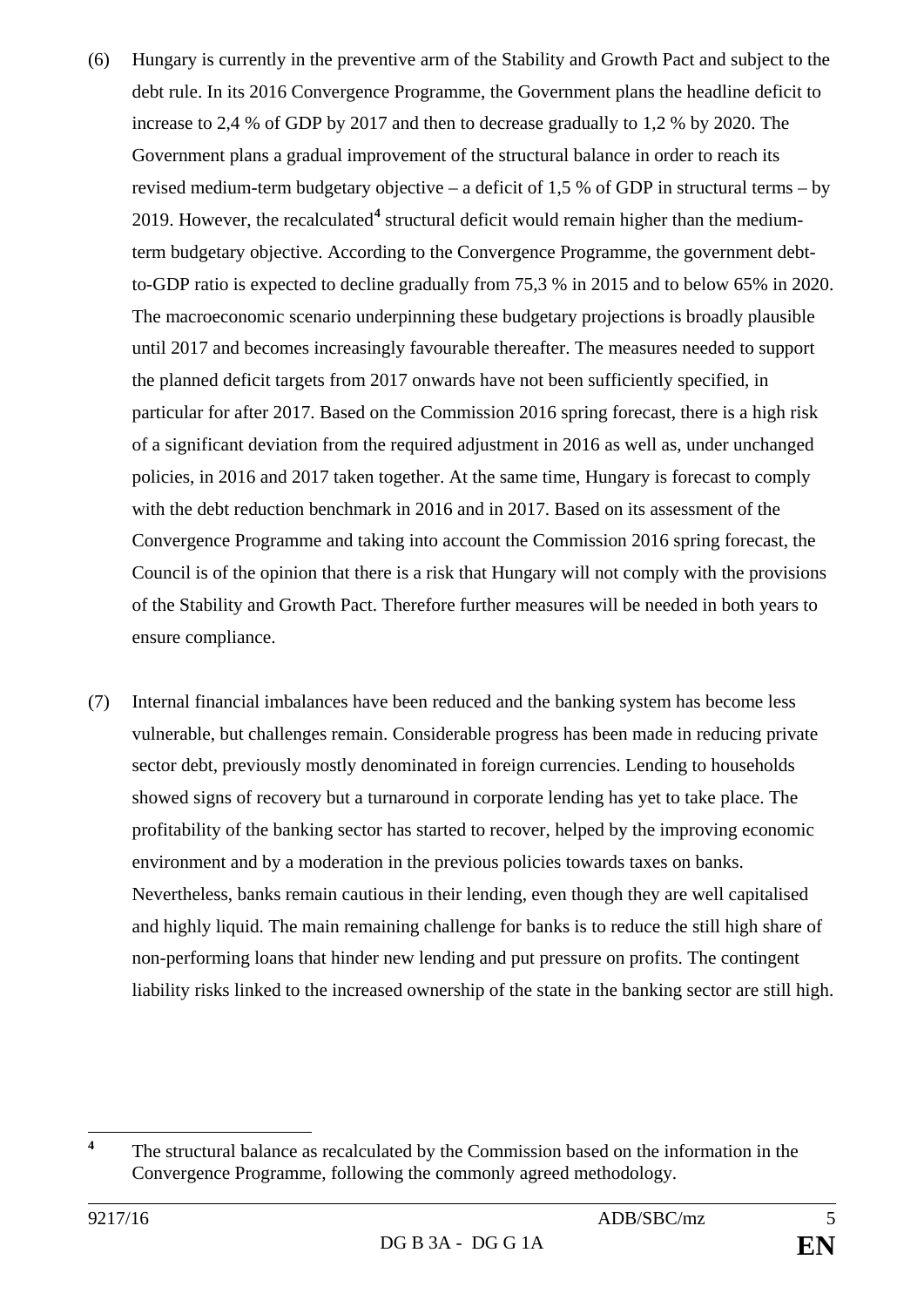(8) Despite considerable recent improvements in tax policies and the tax administration, Hungary's reliance on sector-specific taxes remains a potential barrier to investment. The selective design of these taxes causes distortions across sectors. While several other sectorspecfic taxes remain in place, the levy on credit institutions has been reduced significantly and the progressive rates in the food inspection fee have been repealed. The labour tax wedge for low-income earners is still high, especially for those without children. This can have a negative impact on their employability and can also hamper investment. Steps have been taken to reduce the tax wedge (including a one percentage point cut in the uniform tax rate of the personal income tax and an increase of the family tax allowance for earners with two children). However, measures are not sufficiently well targeted to have a significant effect for low-income earners. There is a potential for shifting tax away from labour to areas less distortive to growth. Several measures have been taken to improve compliance and reduce compliance costs, although tax compliance costs remain high. Despite improvements in recent years, Hungary still faces challenges regarding the efficiency of tax collection. The Government announced a major institutional reform, to be launched in 2016, targeting efficiency in the tax administration.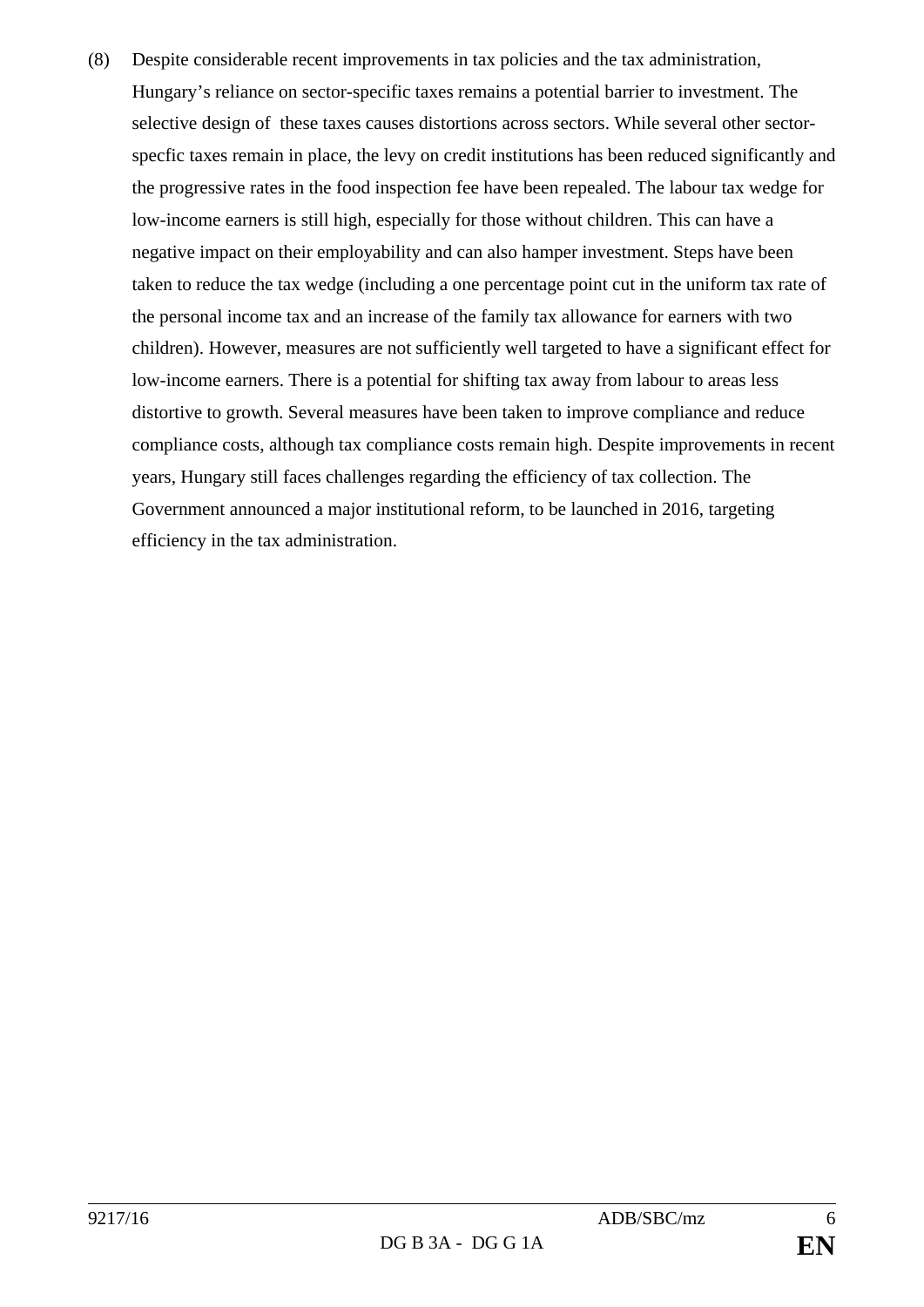(9) Limited progress has been made as regards promoting competition and transparency in public procurement (for example, by adopting the new Public Procurement Act, the compliance of which with EU law has still to be assessed), while unpredictable regulatory changes and administrative burden hamper private business and investment. The high number of negotiated procedures without publication, and contract awards with a single bid, show that a low level of competition in procurement persists. In May 2016, the Government presented an e-procurement strategy. Its implementation and impact on improving efficiency and transparency needs to be monitored and the risk of corruption remains. Changes would be needed to make the new National Anti-Corruption Action Programme (NAP) 2015-2018 more effective in preventing corruption in public institutions and applying dissuasive sanctions. The Government has not renewed its earlier commitment to revise the 2013 whistle-blower law, which lacks provisions that adequately protect whistle-blowers from retaliation. The NAP's plans to revise the asset declaration system lack ambition, and new legislative amendments passed in 2015 introduced some further restrictions to public access to information. The Government has taken steps to reduce the administrative burden, but Hungary's restrictive regulations in service sectors and a volatile regulatory environment remain concerns for businesses and thus create uncertainty for investors. Establishment and operational restrictions on the retail sector constitute significant barriers to entry and expansion. Mark-ups in the Hungarian retail sector are the third highest in the Union and have been increasing continuously for the last decade while the allocative efficiency indicator is among the lowest in the Union.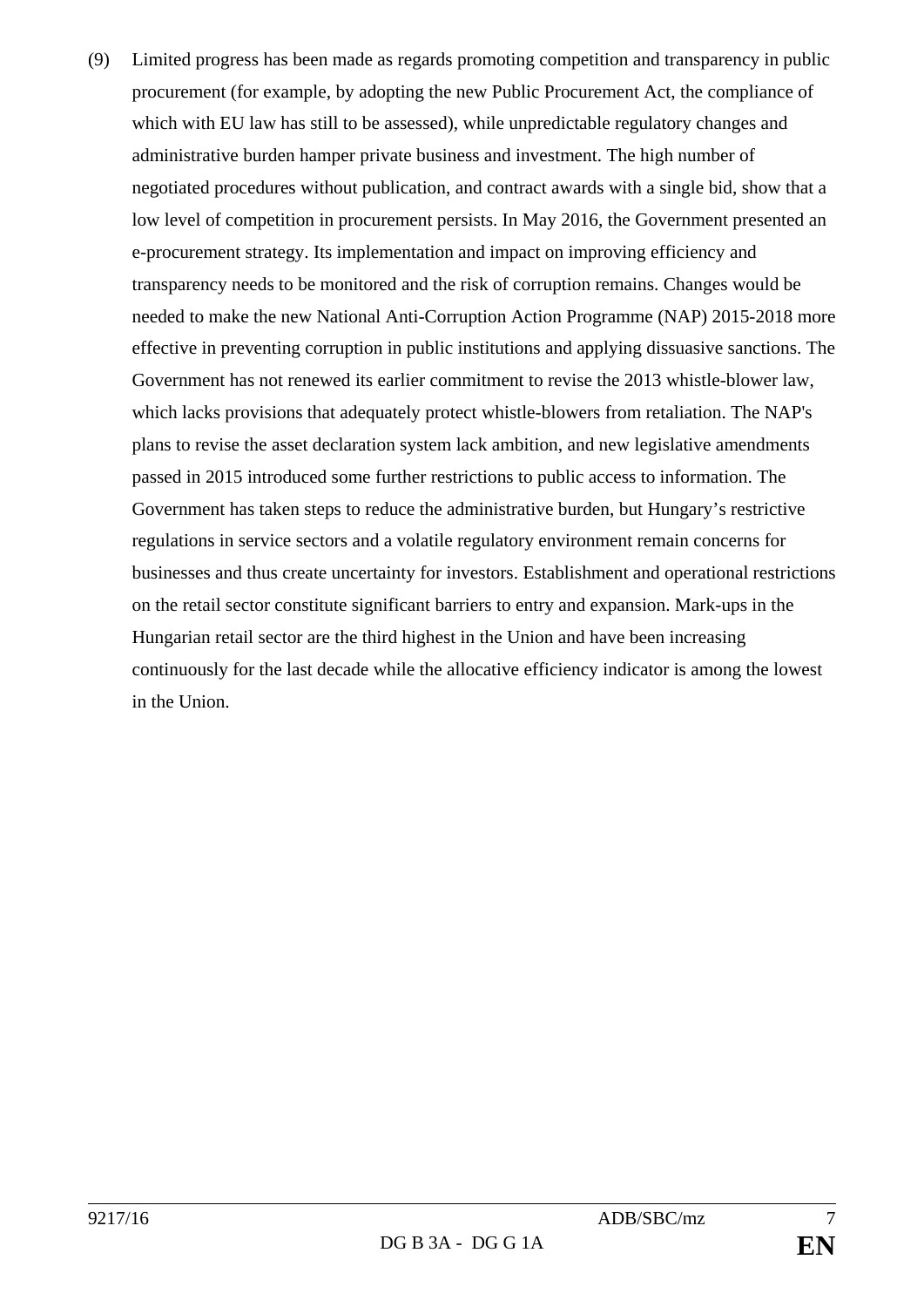(10) Recent labour market developments are favourable in Hungary, with unemployment having fallen to pre-crisis levels. Employment creation in the private sector is picking up, but the public works scheme has also contributed to reducing unemployment. The scheme is the main active labour market policy in Hungary. Its budgetary cost has more than quadrupled over the last five years. However, the scheme does not seem sufficiently to improve the reintegration of participants into the open labour market. In the first half of 2015, the rate of successful exit from the scheme to regular employment was 13,1 %, but around 60 % of the participants who left it in that period returned to the scheme within 180 days. This significantly risks locking participants into the scheme, particularly low-skilled workers and people in disadvantaged regions. Although the scheme targets the long-term unemployed, the low-skilled and unemployed people living in disadvantaged areas, 47 % of participants in 2015 had secondary or tertiary education. The proportion of unemployed people involved in public works is also significant in counties with well-performing labour markets. The recent reform of the public employment service is likely to make it less effective. The administrative complexity of the management arrangements – currently the responsibility over the public employment service is spread between four ministries – may significantly compromise effective steering and an increased result orientation. The maximum duration of unemployment benefits (three months) is the lowest in the Union and is significantly shorter than the average time necessary to find a job. Poverty indicators are improving, but they remain high, especially among the most disadvantaged, in particular Roma and children. The adequacy and coverage of social assistance remains a challenge and recent reforms could further restrict the conditions for access to a number of benefits.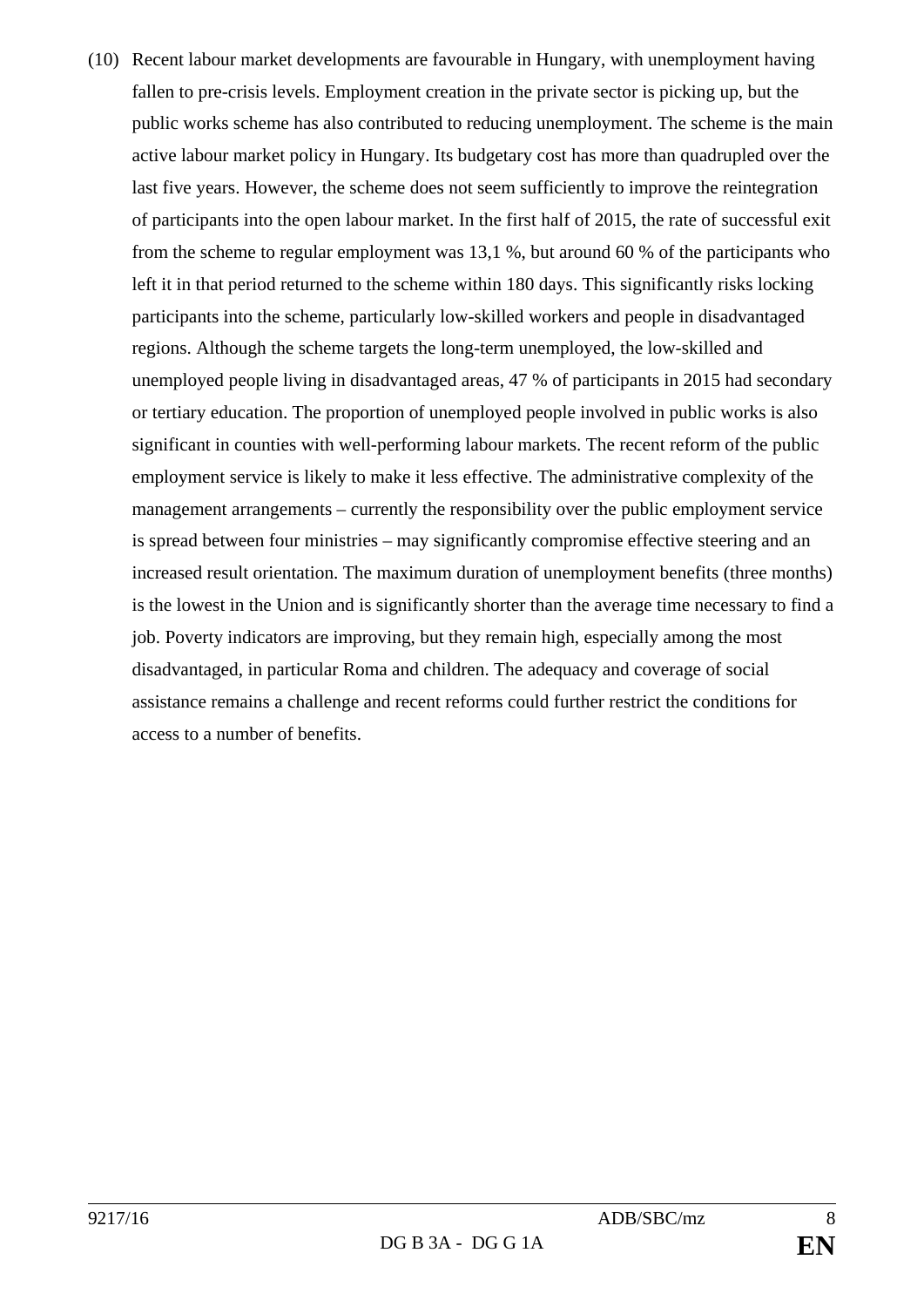- (11) The average performance of Hungarian students in basic skills was below the EU average in the 2012 OECD Programme for International Student Assessment (PISA) and the proportion of low-achievers increased between 2009 and 2012. The influence of the socioeconomic background and school location on educational performance is among the strongest in the Union. The selectivity of the education system deepens performance gaps among students in different school types and these gaps widen over time. The lack of equal access to quality mainstream education is particularly acute for Roma. With the exception of early childhood education, where there has been significant improvement in recent years, gaps remain wide between completion rates of Roma and non-Roma on all other educational levels, i.e. primary, secondary and tertiary education. Early school leaving remains high among Roma. Hungary has introduced a number of measures that aim to address low-achievement more effectively. However, important details on the implementation of these measures are not available, making it difficult to assess their potential impact. A systemic approach to promoting inclusive mainstream education has yet to be developed. The announced implementation plan for the early school leaving strategy has yet to be published. The transition between different forms and stages of education remains difficult and the implementation of recent reforms in vocational education should be targeted at facilitating transitions.
- (12) In the context of the European Semester, the Commission has carried out a comprehensive analysis of Hungary's economic policy and published it in the 2016 country report. It has also assessed the Convergence Programme and the National Reform Programme and the follow-up given to the recommendations addressed to Hungary in previous years. It has taken into account not only their relevance for sustainable fiscal and socio-economic policy in Hungary but also their compliance with EU rules and guidance, given the need to strengthen the overall economic governance of the European Union by providing EU-level input into future national decisions. The recommendations under the European Semester are reflected in recommendations (1) to (3) below.
- (13) In the light of this assessment, the Council has examined the Convergence Programme, and its opinion**[5](#page-8-0)** is reflected in particular in recommendation (1) below.

<span id="page-8-0"></span>**<sup>5</sup>** Under Article 9(2) of Regulation (EC) No 1466/97.